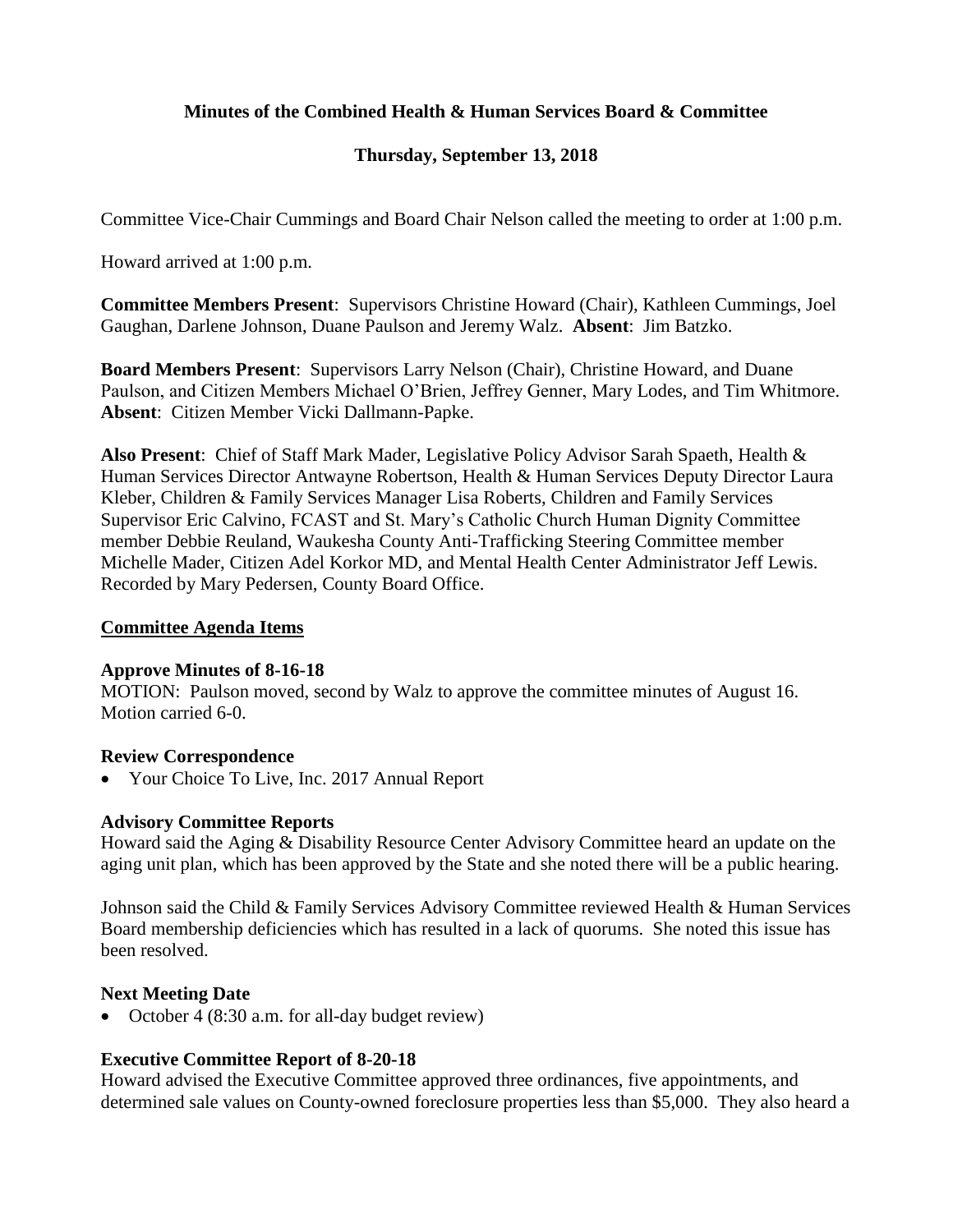9-13-18 H&HS Committee/Board Page **2** of **3**

report by Internal Audit Manager Lori Schubert on the Parks & Land Use and Public Works Permitting Processes Review and an update on the County's customer service program. Chair Decker reported on the County Board Chair Conference, and Workforce Development and Transportation Issues, and chairs gave standing committee reports.

### **Future Agenda Items**

Discuss Child Protective Services/Foster Care Caseload Increases (Robertson)

### **Board Agenda Items**

#### **Approve Minutes of 8-16-18**

MOTION: Paulson moved, second by Genner to approve the board minutes of August 16. Motion carried 7-0.

#### **Advisory Committee Reports**

O'Brien said the Interagency Program for Intoxicated Drivers heard a presentation on the Alcohol Treatment Court including statistics and successes.

#### **Announcements**

Howard commented on the August 31 overdose awareness event. She said about 30 people shared their stories and it was very moving. Efforts will be made to expand this event in the future.

Nelson indicated that additional Health & Human Services Board member appointments are expected in October.

## **Next Meeting Date**

• November 15

#### **Future Agenda Items**

• Transportation/Software Update (Lodes)

#### **Committee/Board Discussion Items**

#### **Human Trafficking** *(Board and Committee)*

Roberts and Calvino were present to discuss this item as outlined in their handout on the Anti-Trafficking Summit of June 11, 2018 which included participants on work groups from law enforcement, court systems, prevention, and treatment and support. Topics discussed included some of the things already going on to respond to human trafficking, things that need to continue happening or begin as a response to human trafficking, and priorities that need to be addressed over the next year or two.

## **Clinical Division's Privileging of Medical Staff** *(Board)*

Lewis asked that privileging for the following current employees be renewed: Rada Malinovic, MD; Cary Kohlenberg, MD; Malti Patel, MD; Manfred Kreuzpaintner, MD; Jeffrey Follansbee, MD; and John Christianson, MD. With clarification from Whitmore, Lewis also asked that the appointment (not reappointment) of Mustansar Raza, MD be approved.